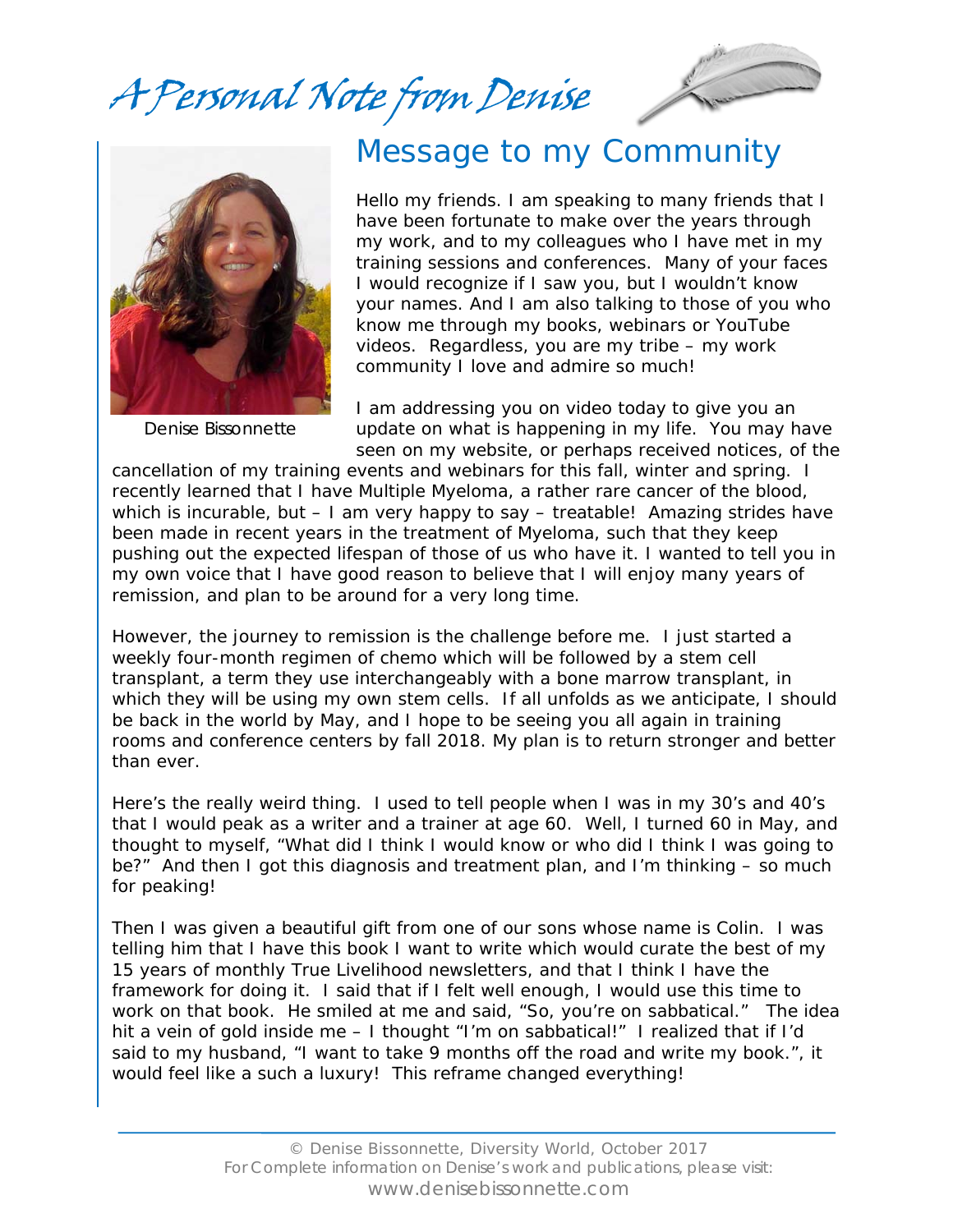A Message to my Community

So, my friends, what I want you to imagine for me, what I want you to envision and hold for me, is a time of healing, of course, but also of deep growth and learning. Maybe I won't feel up to writing my book, but perhaps this will be a sabbatical of a different kind – of silence, prayer and meditation, who knows? But I do know this. On the other end of this journey, one way or another, I am going to come out with new, brighter, deeper insights than ever before. I am determined to live into that vision that I held for myself as a younger woman. I am going to put into practice all of those things you have heard me extol in my trainings, my keynotes, my poetry. I may decide that I have been full of shit all along, but deep inside I believe that much of what I've been teaching for years, is exactly what I need to lean some new and primal way.

I think you hear from me along the way … perhaps I'll like this YouTube thing, or write and send articles. In the meantime, I do have two on-demand webinar series up and running that you can register for at any time – the Resilience Series, and the What I Know In My Bones Series. These webinars were a tremendous labor of love, and if I do say so myself, they're really meaty and fun. So, you if want a hit of my work, you don't have to wait to the latter part of 2018. You can find them under the "Resources" tab on my website.

It will not surprise many of you that I want to end this message with a poem. This is a piece I wrote almost exactly a year ago, just before the 2016 election. It's about the necessity, the urgency, and the importance of hope. What would we do, who would we be, without the life-giving powers hope? For years I searched for prose and poetry which spoke to its potency, only to scratch this out on an airplane on my way to New Brunswick – a poem which I would recite the following morning in my keynote. I have not published or recorded this piece before now, and it feels really neat to offer it to you now.

This poem is not about me and it's not about you … it's about our important work of being beacons and messengers of hope in the world – to the people we serve and work with, and those outside that circle. People the world over longing for fresh hope as they look to rebuild and recover from losing their homes and/or communities to hurricanes, firestorms, earthquakes, and to the ravages of war. And may I say, our world politic, our country, our very democracy, is thirsty for robust, radical kick-ass hope, not the Hallmark, pie in the sky wishful thinking – but the hope that is born of bone-deep conviction of what we know to be true and right and just and sane. The world is asking us to step up big and bright right now, not to cower in cynicism, but to be a voice for love, for humanity, for inclusion, to be as Lincoln referred to as "the better angels of our nature". Each of us will hear a different call summons from this poem, as we inhabit unique corners of the world. I thank you in advance for responding to the call that is uniquely yours.

So, get comfortable, and posture yourself in receiving mode. This poem is called Rainmaker.